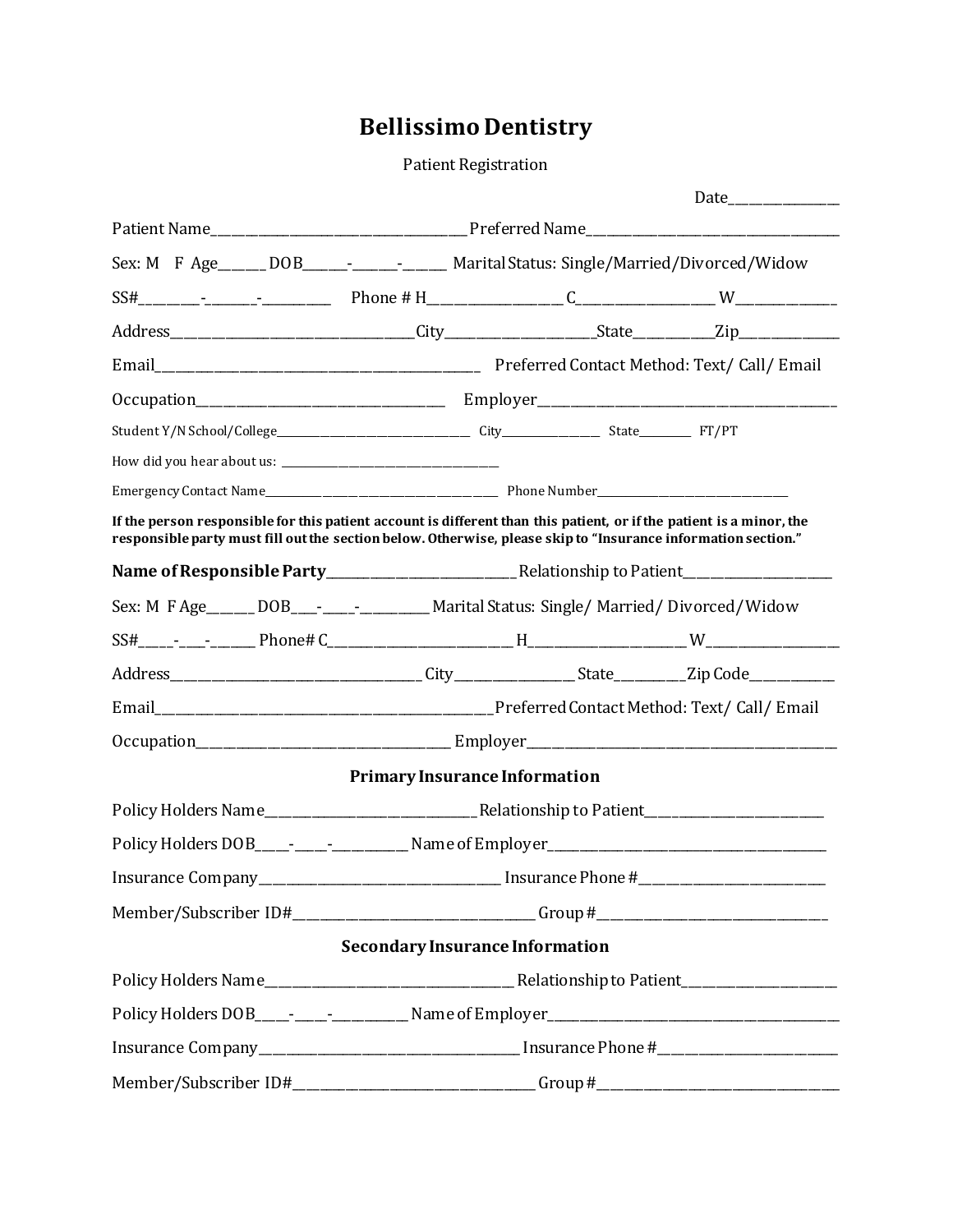#### ALL HEALTH-RELATED QUESTIONS ARE CONFIDENTIAL AND FOR OUR RECORDS ONLY

Previous Dental Provider

- 1. Date of last dental examination\_
- 2. Date of last physical examination Physician's Name
- 3. Have you been hospitalized in the last 2 years for any reason? Please Explain
- 4. What is the reason for your dental visit?
- 5. Do you feel nervous about dental treatment?
- 6. Do you have any special request of needs regarding dental treatment? Please Explain:
- 7. Is there anything about your smile you would like to change? Please Explain

Please clearly list all medications, vitamins, herbal supplements and/or cures

|                                    | Please circle allergies and list any reactions            |                                                                                                                                                                                                                               |                              |  |
|------------------------------------|-----------------------------------------------------------|-------------------------------------------------------------------------------------------------------------------------------------------------------------------------------------------------------------------------------|------------------------------|--|
|                                    |                                                           | Aspirin Penicillin Sulfa Codeine                                                                                                                                                                                              |                              |  |
|                                    |                                                           | Latex_________________Local Anesthetics______________ lodine ____________________ Metals____________                                                                                                                          |                              |  |
|                                    |                                                           | Hay Fever Other Other Changes and Changes and Changes of the Changes of the Changes of the Changes of the Changes of the Changes of the Changes of the Changes of the Changes of the Changes of the Changes of the Changes of |                              |  |
|                                    | Please circle and explain any of the following that apply |                                                                                                                                                                                                                               |                              |  |
| <b>Artificial joints</b>           |                                                           | Drug Addiction                                                                                                                                                                                                                | Jaundice                     |  |
| Asthma                             |                                                           | Emphysema                                                                                                                                                                                                                     | <b>Kidney Dysfunction</b>    |  |
| Anemia                             |                                                           | <b>Epilepsy or Seizures</b>                                                                                                                                                                                                   | <b>Liver Disease</b>         |  |
| <b>Angina Pectoris</b>             |                                                           | <b>Eating Disorder</b>                                                                                                                                                                                                        | <b>Mitral Valve Prolapse</b> |  |
| Any Transplants/Implants           |                                                           | <b>Fainting or Dizzy Spells</b>                                                                                                                                                                                               | <b>Mental Disorder</b>       |  |
| <b>Arthritis</b>                   |                                                           | Glaucoma                                                                                                                                                                                                                      | <b>Psychiatric Treatment</b> |  |
|                                    | Auto-Immune Disorder                                      | <b>Heart Attack</b>                                                                                                                                                                                                           | <b>Rheumatic Fever</b>       |  |
| <b>Bleeding Problems</b>           |                                                           | <b>Heart Disease</b>                                                                                                                                                                                                          | <b>Sickie Cell Disease</b>   |  |
| <b>Blood Transfusion</b>           |                                                           | Heart Surgery ________                                                                                                                                                                                                        | Stroke                       |  |
| Blood Pressure (high or low)       |                                                           | <b>Heart Murmur</b>                                                                                                                                                                                                           | <b>Steroid Therapy</b>       |  |
| <b>Congenital Heart Conditions</b> |                                                           | <b>Heart Pacemaker</b>                                                                                                                                                                                                        | <b>Thyroid Disease</b>       |  |
| Cancer <b>Cancer</b>               |                                                           | Hemophilia                                                                                                                                                                                                                    | <b>TMJ Disorder</b>          |  |
| Chemotherapy/Radiation             |                                                           | Herpes                                                                                                                                                                                                                        | <b>Tobacco Products</b>      |  |
| <b>Cold Sores</b>                  |                                                           | Hepatitis (A-Infectious B-Serum C-                                                                                                                                                                                            | <b>Tuberculosis</b>          |  |
| Diabetes (Type I or Type II)       |                                                           | Other)<br>HIV (Positive ARC AIDS)                                                                                                                                                                                             | <b>Treatment Pre-Med</b>     |  |

Women: Taking Oral Contraceptives? (Y/N) Pregnant (Y/N) Breast Feeding? (Y/N)

I certify that I have read and understand the above information to the best of my knowledge. The above questions have been accurately answered. I understand that providing incorrect information can be dangerous to my health. I authorize the dentist to release any information including the diagnosis and the records of any treatment or examination rendered to me or my child during the period such dental care to third party payors and/ or health practitioners. I authorize and request my insurance company to pay directly to the dentist or dental group insurance benefits otherwise payable to me. I understand that my dental insurance carrier may pay less than the actual bill for services. I agree to be responsible for payment of all services rendered on my behalf or my dependents.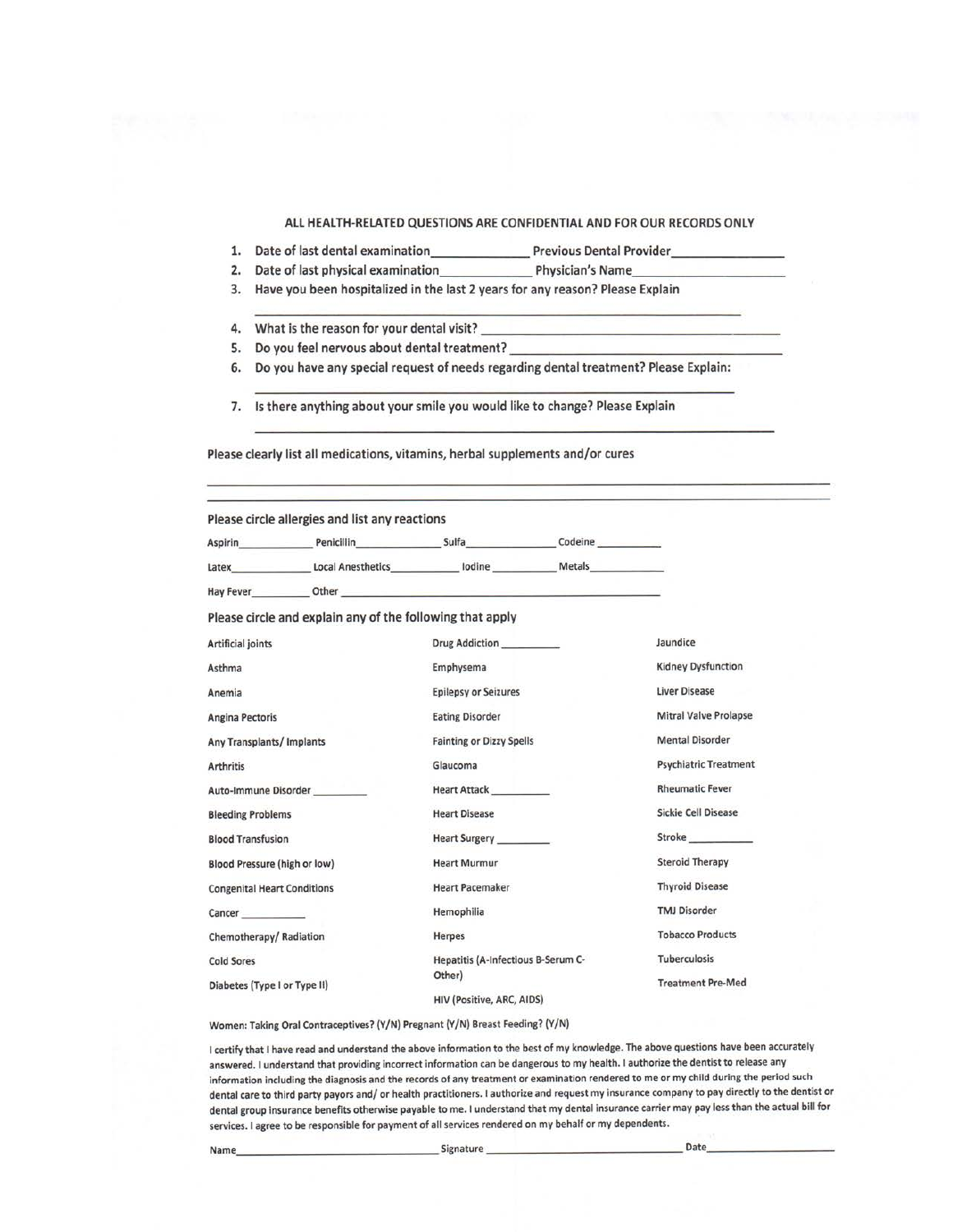## OFFICE FINANCIAL POLICIES AND FEDERAL TRUTH-IN-LENDING STATEMNET

As a condition of your treatment by this office, financial arrangements must be made in advance. The practice depends upon reimbursement from our patients for the costs incurred in their care to remain viable. Therefore, financial responsibility on the part of each patient must be determined before treatment.

All emergency dental services, or any dental services performed without previous financial arrangements, must be paid for in cash at the time services are rendered.

Patients who carry dental insurance understand that all dental services furnished are charged directly to the patients and that he or she is personally responsible for payment of all dental services. This office will help prepare the insurance forms of our patients or assist in making collections from insurance companies and will credit any such collection received to the patient's account. However, this dental office cannot render services on the assumption that our charges will be paid in full by any insurance company.

A monthly service charge at a fixed rate of 18%per month of the unpaid balance as of the day of each month will be assessed and added to the balance on all accounts exceeding sixty (60) days from the date of service unless previously written financial arrangements are made. I understand that the fee estimates listed for this dental care can only be extended for a period of six (6) months from the date of the patient examination.

In consideration for the professional services rendered to be rendered to me, (or at my request, to my minor child or ward) by the dentist, I agree to pay the fees charged for the dental services provided by the dentist or license employee at the time the services are rendered, or with five (5) days of billing if credit is extended by the dentist. In the event my account becomes delinquent, I agree to pay the remaining balance plus the sum of the collection commission charged by the collection agency to whom a delinquent account is turned for collection, in addition to reasonable attorney fees and court cost where such legal services are necessary. I authorize the release of financially indefinable information concerning my account, including charges billed, payments made, and interest charges assessed, etc. to the dentist's collection agency or collection attorney should collection procedures as describe become necessary.

I grant my permission to you or your assignee to telephone me at home or at my work place to discuss matters related to this form. I also agree to let this office leave messages concerning appointments and/or results on my answering machine or with a family member.

This agreement supersedes all prior agreements signed, including any and all mediation or mediation/arbitration agreements. I acknowledge that any prior mediation or mediation/arbitration agreements signed previously related to financial arrangement or quality of care are null and void.

We understand there are times when emergencies and/or unexpected obligations occur and you may need to cancel your appointment. However, when you do not show up and/or fail to call and cancel at least 24 hours prior, you are preventing other patients from scheduling much needed treatment.

I understand that if I need to cancel or reschedule, it must be done 24 hours prior to my scheduled appointment. **A Fifty Dollar Fee (\$50) will be charged to your account for no show or same day cancellations. This fee will not be covered by your insurance company.** 

I authorize the dentist or his designees to release financially identifiable information and treatment descriptions and information, either electronically, by facsimile or in paper form to my insurance carrier or any related entities that require such information to be submitted.

I acknowledge I have received a copy of this office's Privacy Policies. I agree to disclose to the dentist names of any individuals with whom I authorize the dentist to discuss my dental care.

I certify that I have answered all questions on both sides of this form accurately and to the best of my knowledge. I hereby agree to abide by the conditions outlined herein.

\_\_\_\_\_\_\_\_\_\_\_\_\_\_\_\_\_\_\_\_\_\_\_\_\_\_\_\_\_\_\_\_\_\_\_\_\_\_\_\_\_\_\_\_\_\_\_ \_\_\_\_\_\_\_\_\_\_\_\_\_\_\_\_\_\_\_\_\_\_\_\_\_\_\_\_

Signature of Patient, Parent or Guardian Date Date Date

Relationship to Patient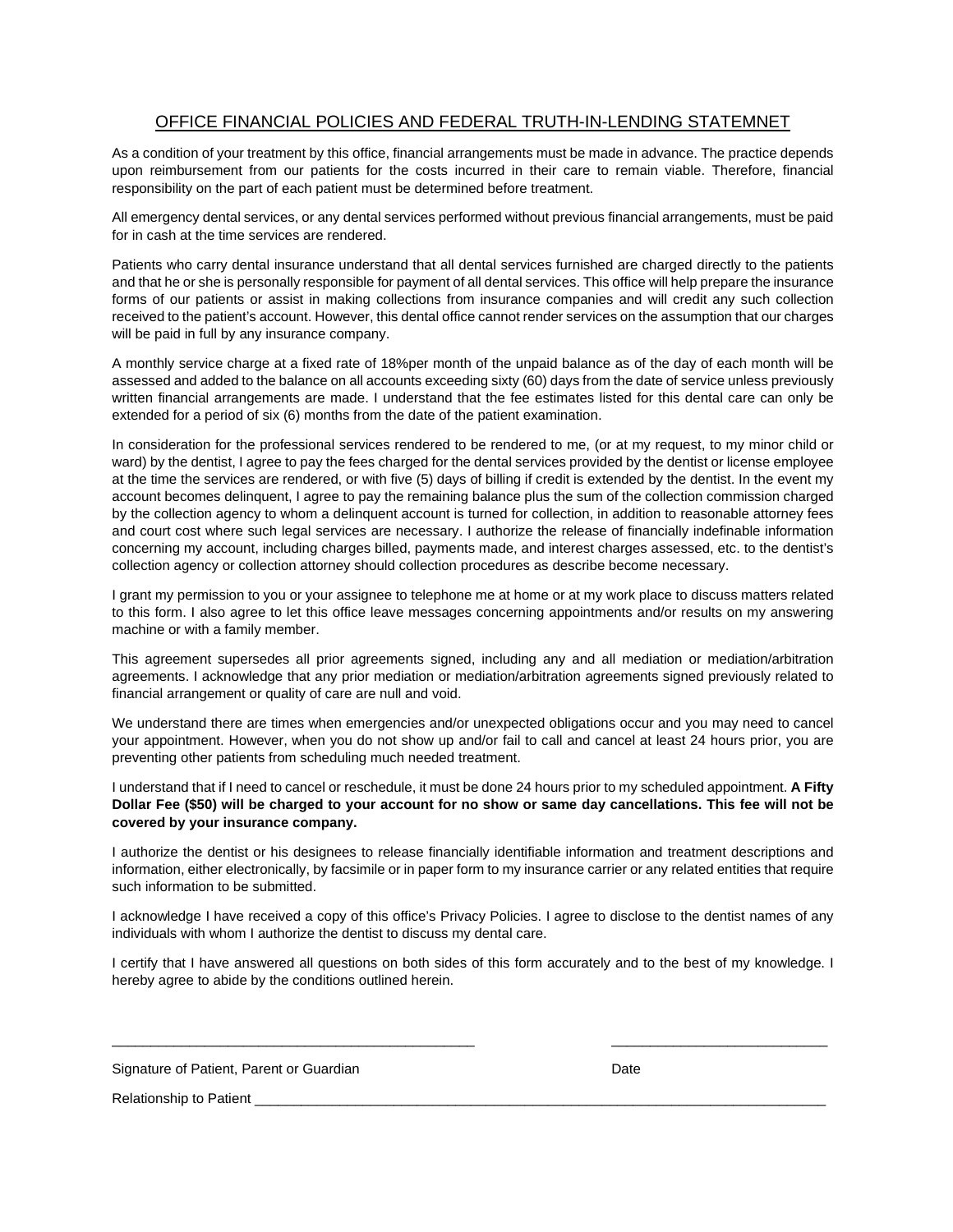I authorize Dr. Alexander Matheson DMD and/or such associates or assistants as s/he may designate to preform those procedures as may be deemed necessary or advisable to maintain my dental health or the dent health of any minor or other individual for which I have responsibility, including arrangement and/or administration of any sedative (including nitrous oxygen). Analgesic, therapeutic, and/or pharmaceutical agent(s), including those related to restorative, palliative, therapeutic or surgical treatments.

I understand the administration of local anesthetic may cause and untoward reaction or side effects, which may include, but are not limited to bruising, hematoma, cardiac stimulation, muscle soreness, and temporary or rarely, permanent numbness. I understand that occasionally needles break and may require surgical retrieval. Occasionally drops of local anesthetics may contact the eyes and facial tissue and cause reactions.

I understand that as part of the dental treatment, including preventive procedures such as cleaning and basic dentistry, including fillings of all types, teeth may remain sensitive or even possible quite painful both during and/or after treatment. Although rare, it is also possible for the tongue, cheek or other oral tissue to be inadvertently abraded or lacerated (cut) during routine dental procedure. In some cases, sutures or additional treatment may be required. I understand that as part of dental treatment items including, but not limited to crowns, small dental instruments, drills components, etc. may be aspirated (inhaled into the respiratory system) or swallowed. This unusual situation may require a service of X-rays to be taken by a physician or hospital any may, in rate cases, require bronchoscopy or other procedures to ensure safe removal.

I understand the need to disclose to the dentist any prescriptions drugs that are currently being taken or that have been taken in the past, such a Phen-Fen. I understand that taking the class of drugs prescribed for the prevention of osteoporosis, such as Fosamax, Boniva or Actonel, may result in complication of non-healing of the jaw bones following oral surgery or tooth extractions.

I do, voluntarily assume any and all possible risks, including the risk of substantial and serious harm, if any, which may be associated with general preventive and operative treatment procedures in hopes of obtaining the potential desired results, which may or may not be achieved, for the benefit of my minor child or ward. I acknowledge that the nature and purpose of the forgoing procedures have been explained to me if necessary and I have been given the opportunity to ask questions.

Patient Name: \_\_\_\_\_\_\_\_\_\_\_\_\_\_\_\_\_\_\_\_\_\_\_\_\_\_\_ Date: \_\_\_\_\_\_\_\_\_\_\_\_\_\_\_\_\_\_\_\_\_

Signature: \_\_\_\_\_\_\_\_\_ (Patient, Legal guardian or authorized agent of patient.)

Witness: \_\_\_\_\_\_\_\_\_\_\_\_\_\_\_\_\_\_\_\_\_\_\_\_\_\_\_\_\_\_\_ Date: \_\_\_\_\_\_\_\_\_\_\_\_\_\_\_\_\_\_\_\_\_\_\_\_\_\_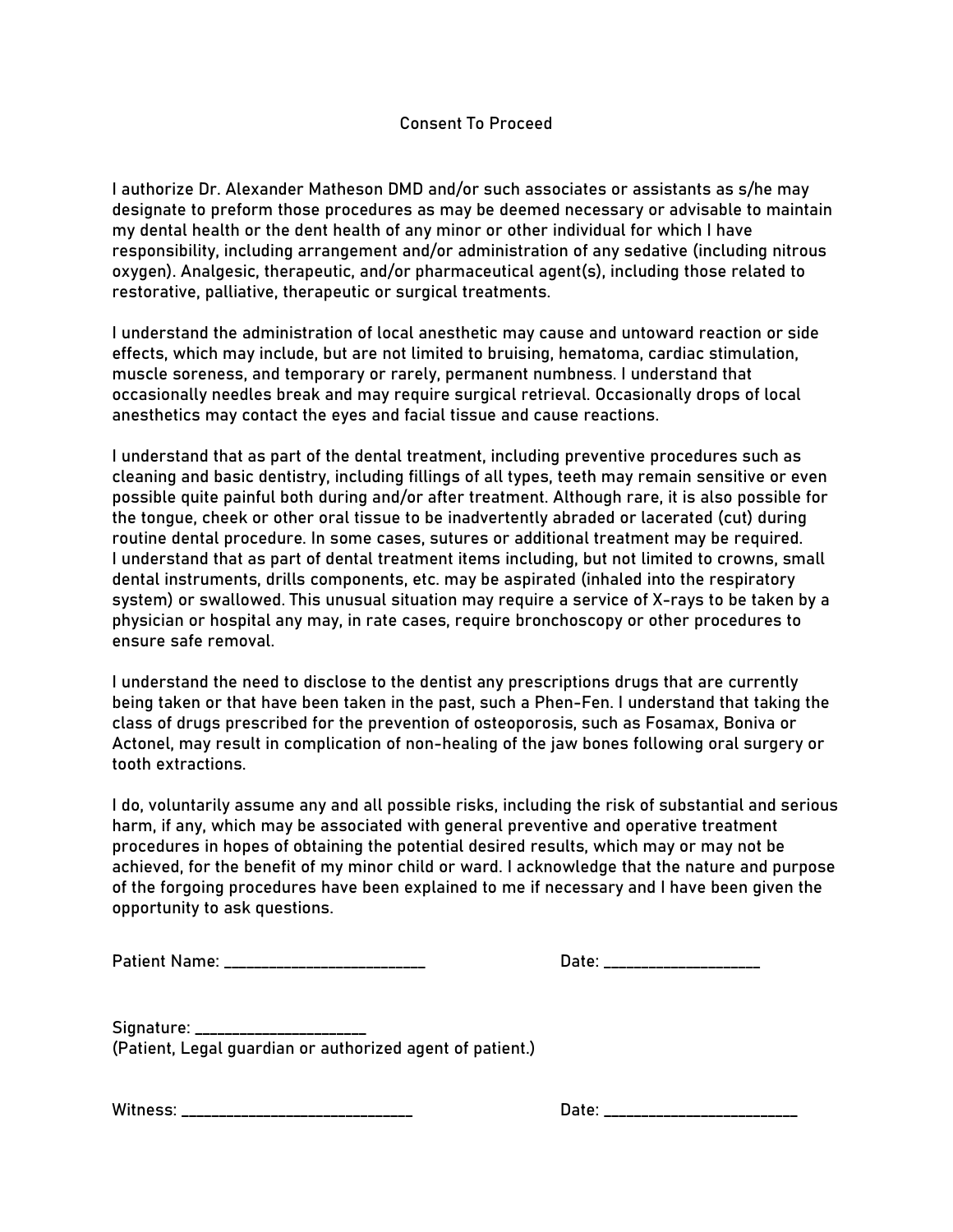Patient Photography Release & Consent Form

\_\_\_\_\_\_\_\_\_\_\_\_\_\_\_\_\_\_\_\_\_\_\_\_\_\_\_\_\_\_\_\_\_\_\_\_\_

\_\_\_\_\_\_\_\_\_\_\_\_\_\_\_\_\_\_\_\_\_\_\_\_\_\_\_\_\_\_\_\_\_\_\_\_\_

\_\_\_\_\_\_\_\_\_\_\_\_\_\_\_\_\_\_\_\_\_\_\_\_\_\_\_\_\_\_\_\_\_\_\_\_\_\_

I, \_\_\_\_\_\_\_\_\_\_\_\_\_\_\_\_\_\_\_\_\_\_\_\_\_\_\_\_\_\_\_\_\_\_, hereby authorize the doctors, staff, and representative of Bellissimo Dentistry to take photographs (hereafter referred to as "images") of my face, jaw, mouth, and teeth.

I approve of these images being used as a record of my or child(s) care. I understand that these images may be cropped or altered. I understand that these images may be used for clinical, treatment and insurance purposes.

I understand that I may revoke or withdrawn this consent at any time. Such withdrawal of consent must be made in writing. Withdrawal of consent does not affect any information disclosed prior to the written notice of withdrawal.

Patient Name (print)

Signature

Date